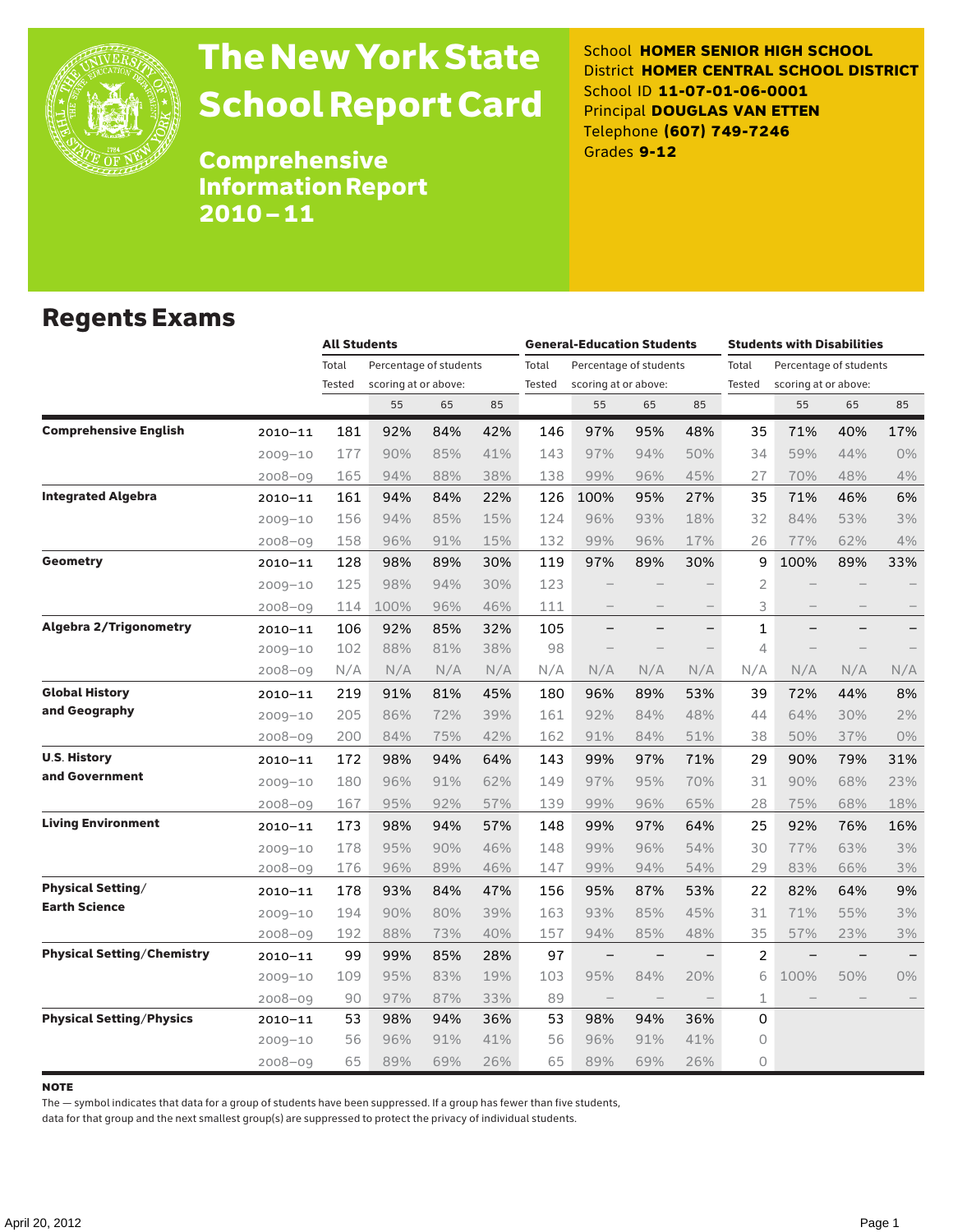School ID **11-07-01-06-0001**

#### School **HOMER SENIOR HIGH SCHOOL** District **HOMER CENTRAL SCHOOL DISTRICT**

### Regents Exams

|                              |             |         | <b>All Students</b>                                   |      |                 |                                                | <b>General-Education Students Students with Disabilities</b> |                 |                                                |                |    |    |    |  |
|------------------------------|-------------|---------|-------------------------------------------------------|------|-----------------|------------------------------------------------|--------------------------------------------------------------|-----------------|------------------------------------------------|----------------|----|----|----|--|
|                              |             | Total   | Percentage of students<br>Tested scoring at or above: |      | Total<br>Tested | Percentage of students<br>scoring at or above: |                                                              | Total<br>Tested | Percentage of students<br>scoring at or above: |                |    |    |    |  |
|                              |             |         | 55                                                    | 65   | 85              |                                                | 55                                                           | 65              | 85                                             |                | 55 | 65 | 85 |  |
| <b>Comprehensive French</b>  | $2010 - 11$ | 23      | 100%                                                  | 100% | 70%             | 23                                             | 100%                                                         | 100%            | 70%                                            | 0              |    |    |    |  |
|                              | $2009 - 10$ | 23      | 100%                                                  | 91%  | 65%             | 23                                             | 100%                                                         | 91%             | 65%                                            | $\circ$        |    |    |    |  |
|                              | $2008 - 09$ | 25      | 100%                                                  | 96%  | 76%             | 25                                             | 100%                                                         | 96%             | 76%                                            | $\circ$        |    |    |    |  |
| <b>Comprehensive Italian</b> | $2010 - 11$ | 0       |                                                       |      |                 | 0                                              |                                                              |                 |                                                | 0              |    |    |    |  |
|                              | $2009 - 10$ | $\circ$ |                                                       |      |                 | 0                                              |                                                              |                 |                                                | $\Omega$       |    |    |    |  |
|                              | $2008 - 09$ | 0       |                                                       |      |                 | 0                                              |                                                              |                 |                                                | 0              |    |    |    |  |
| <b>Comprehensive Spanish</b> | $2010 - 11$ | 92      | 99%                                                   | 99%  | 43%             | 92                                             | 99%                                                          | 99%             | 43%                                            | 0              |    |    |    |  |
|                              | $2009 - 10$ | 79      | 99%                                                   | 95%  | 41%             | 78                                             |                                                              |                 |                                                | 1              |    |    |    |  |
|                              | $2008 - 09$ | 73      | 99%                                                   | 95%  | 56%             | 71                                             |                                                              |                 |                                                | $\overline{2}$ |    |    |    |  |

**NOTE** 

The — symbol indicates that data for a group of students have been suppressed. If a group has fewer than five students,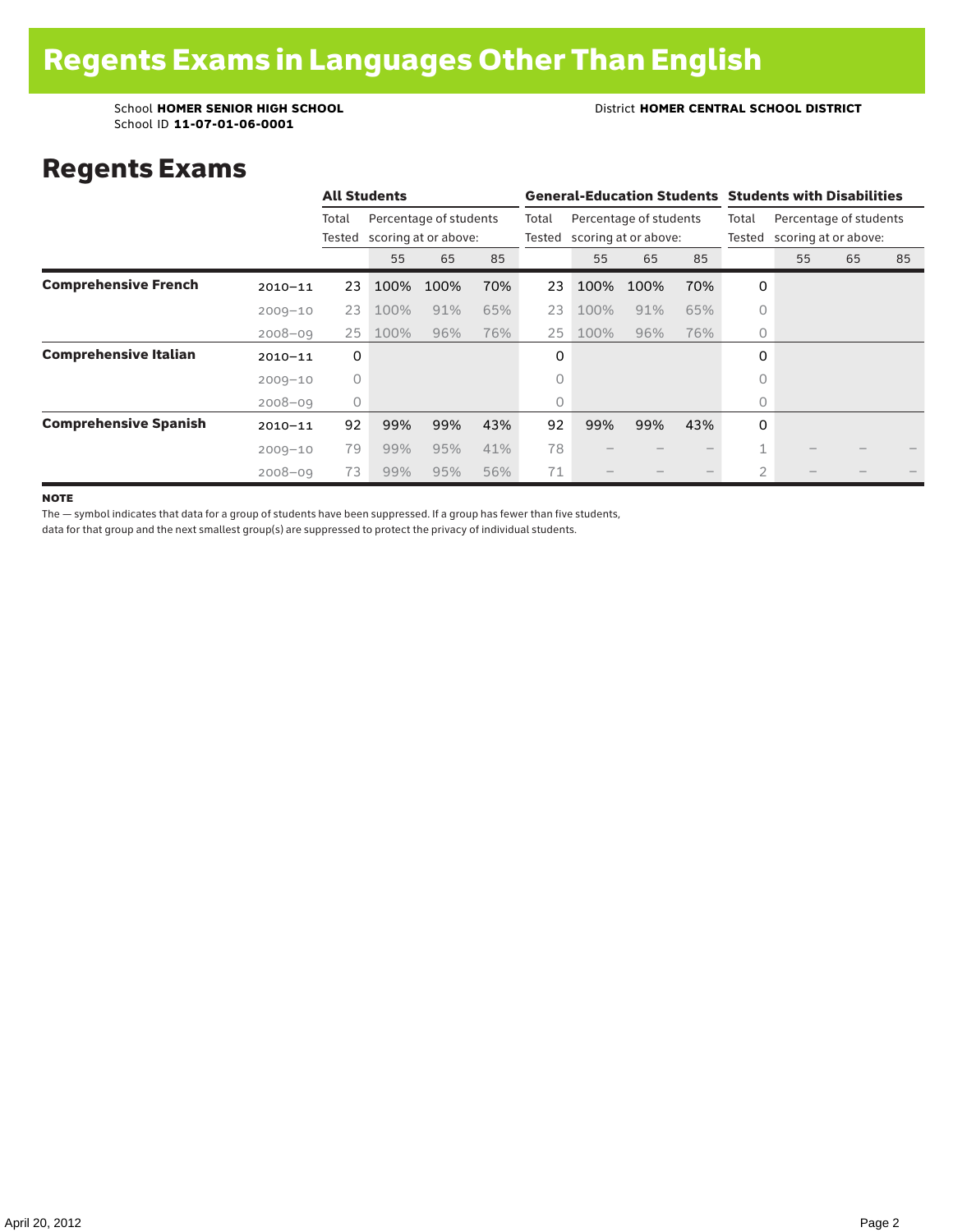School ID **11-07-01-06-0001**

### Regents Competency Tests

|                       |             | <b>All Students</b> |                  |                     |                               | <b>General-Education Students Students with Disabilities</b> |                  |  |
|-----------------------|-------------|---------------------|------------------|---------------------|-------------------------------|--------------------------------------------------------------|------------------|--|
|                       |             | <b>Total Tested</b> | Percent Passing: | <b>Total Tested</b> | Percent Passing: Total Tested |                                                              | Percent Passing: |  |
| <b>Mathematics</b>    | $2010 - 11$ | 18                  | 61%              | 0                   |                               | 18                                                           | 61%              |  |
|                       | $2009 - 10$ | 33                  | 52%              | $\overline{2}$      |                               | 31                                                           |                  |  |
|                       | $2008 - 09$ | 32                  | 72%              | $\circ$             |                               | 32                                                           | 72%              |  |
| <b>Science</b>        | $2010 - 11$ | 25                  | 56%              | 0                   |                               | 25                                                           | 56%              |  |
|                       | $2009 - 10$ | 33                  | 55%              | 1                   |                               | 32                                                           |                  |  |
|                       | 2008-09     | 17                  | 59%              | 2                   |                               | 15                                                           |                  |  |
| <b>Reading</b>        | $2010 - 11$ | 15                  | 67%              | 3                   |                               | 12                                                           |                  |  |
|                       | $2009 - 10$ | 10                  | 80%              | $\circ$             |                               | 10                                                           | 80%              |  |
|                       | $2008 - 09$ | 5                   | 80%              | 1                   |                               | 4                                                            |                  |  |
| <b>Writing</b>        | $2010 - 11$ | 6                   | 83%              | 2                   |                               | 4                                                            |                  |  |
|                       | $2009 - 10$ | 10                  | 100%             | $\Omega$            |                               | 10                                                           | 100%             |  |
|                       | $2008 - 09$ | 4                   |                  | 1                   |                               | 3                                                            |                  |  |
| <b>Global Studies</b> | $2010 - 11$ | 20                  | 25%              | 2                   | —                             | 18                                                           |                  |  |
|                       | $2009 - 10$ | 21                  | 19%              | 2                   |                               | 19                                                           |                  |  |
|                       | $2008 - 09$ | 27                  | 22%              | 2                   | $\overline{\phantom{m}}$      | 25                                                           |                  |  |
| <b>U.S. History</b>   | $2010 - 11$ | 3                   |                  | 0                   |                               | 3                                                            |                  |  |
| and Government        | $2009 - 10$ | 3                   |                  | $\Omega$            |                               | 3                                                            |                  |  |
|                       | $2008 - 09$ | 6                   | 33%              | 1                   |                               | 5                                                            |                  |  |

#### **NOTE**

The — symbol indicates that data for a group of students have been suppressed. If a group has fewer than five students,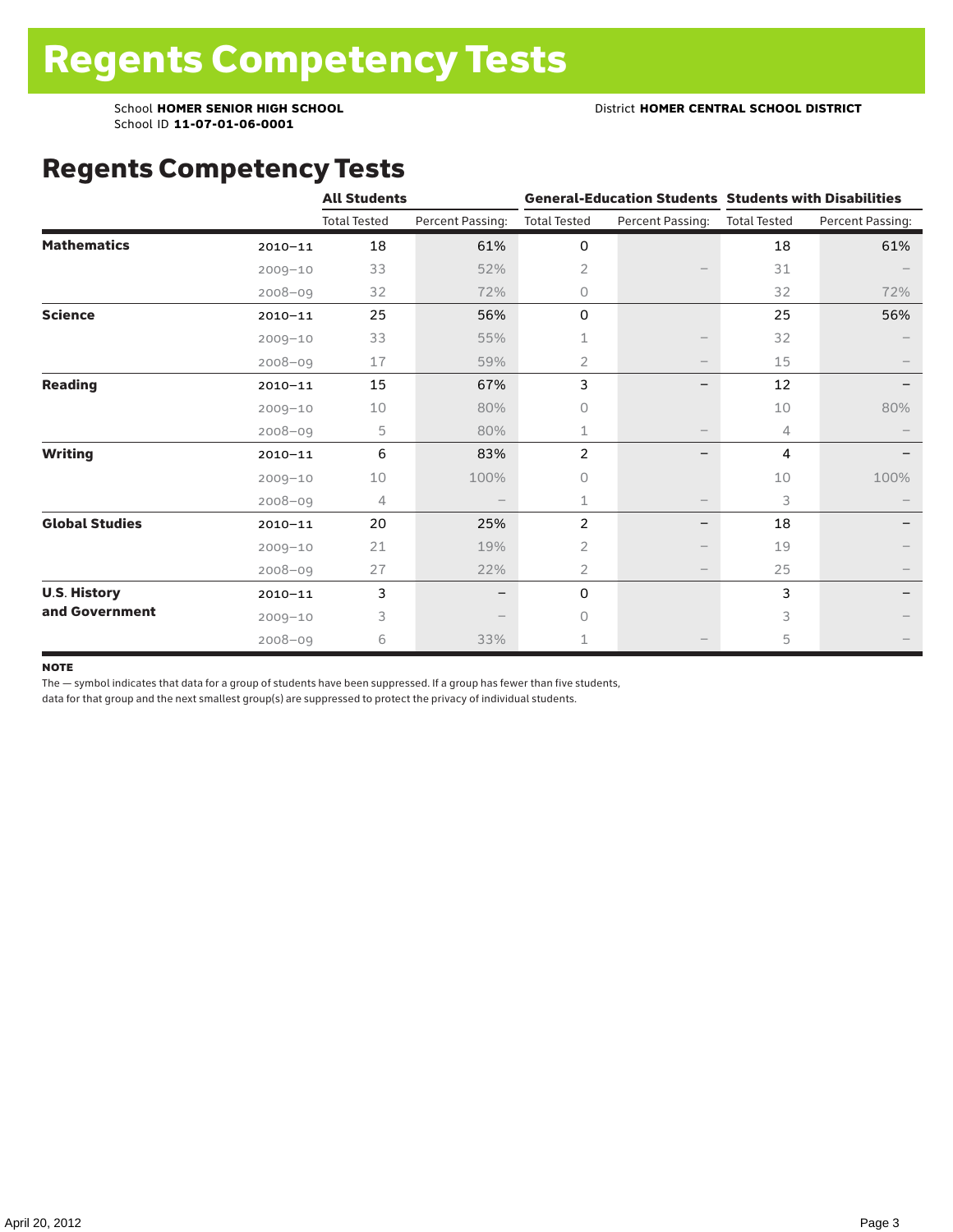## 2007 Total Cohort Performance on Regents Exams After Four Years

|                                        | <b>All Students</b> |                                    |     |              |       | <b>General-Education Students</b>            |     |              |  | <b>Students with Disabilities</b>                                            |           |     |              |  |
|----------------------------------------|---------------------|------------------------------------|-----|--------------|-------|----------------------------------------------|-----|--------------|--|------------------------------------------------------------------------------|-----------|-----|--------------|--|
|                                        | ohort<br>o<br>ごこ    | Percentage of<br>students scoring: |     |              | ohort | ē<br>Percentage of<br>亩<br>students scoring: |     |              |  | ohort<br>$\overline{5}$<br>Percentage of<br>문<br>students scoring:<br>$\cup$ |           |     |              |  |
|                                        |                     | $55 - 64$                          |     | 65-84 85-100 |       | $55 - 64$                                    |     | 65-84 85-100 |  |                                                                              | $55 - 64$ |     | 65-84 85-100 |  |
| <b>Global History</b><br>and Geography | 188                 | 8%                                 | 34% | 43%          | 150   | 4%                                           | 35% | 53%          |  | 38                                                                           | 24%       | 26% | 0%           |  |
| <b>U.S. History</b><br>and Government  | 188                 | 5%                                 | 26% | 59%          | 150   | 1%                                           | 25% | 69%          |  | 38                                                                           | 21%       | 29% | 16%          |  |
| <b>Science</b>                         | 188                 | 5%                                 | 39% | 48%          | 150   | 3%                                           | 36% | 59%          |  | 38                                                                           | 11%       | 50% | 3%           |  |

# New York State Alternate Assessments (NYSAA) 2010–11

|                              | <b>All Students</b> |                            |   |   |   |  |  |  |  |
|------------------------------|---------------------|----------------------------|---|---|---|--|--|--|--|
|                              | Total               | Number of students scoring |   |   |   |  |  |  |  |
|                              |                     | Tested at Level:           |   |   |   |  |  |  |  |
|                              |                     | 1                          | 2 | 3 | 4 |  |  |  |  |
| <b>Secondary Level</b>       |                     |                            |   |   |   |  |  |  |  |
| <b>English Language Arts</b> | ი                   |                            |   |   |   |  |  |  |  |
| <b>Mathematics</b>           | 0                   |                            |   |   |   |  |  |  |  |
| Social Studies               | 0                   |                            |   |   |   |  |  |  |  |
| Science                      | 0                   |                            |   |   |   |  |  |  |  |

The New York State Alternate Assessment (NYSAA) is for students with severe cognitive disabilities. Results for students taking the NYSAA in English language arts, mathematics, and science at the elementary and middle levels are available in the *Accountability and Overview Report* part of *The New York State Report Card*.

#### **NOTE**

The — symbol indicates that data for a group of students have been suppressed. If a group has fewer than five students,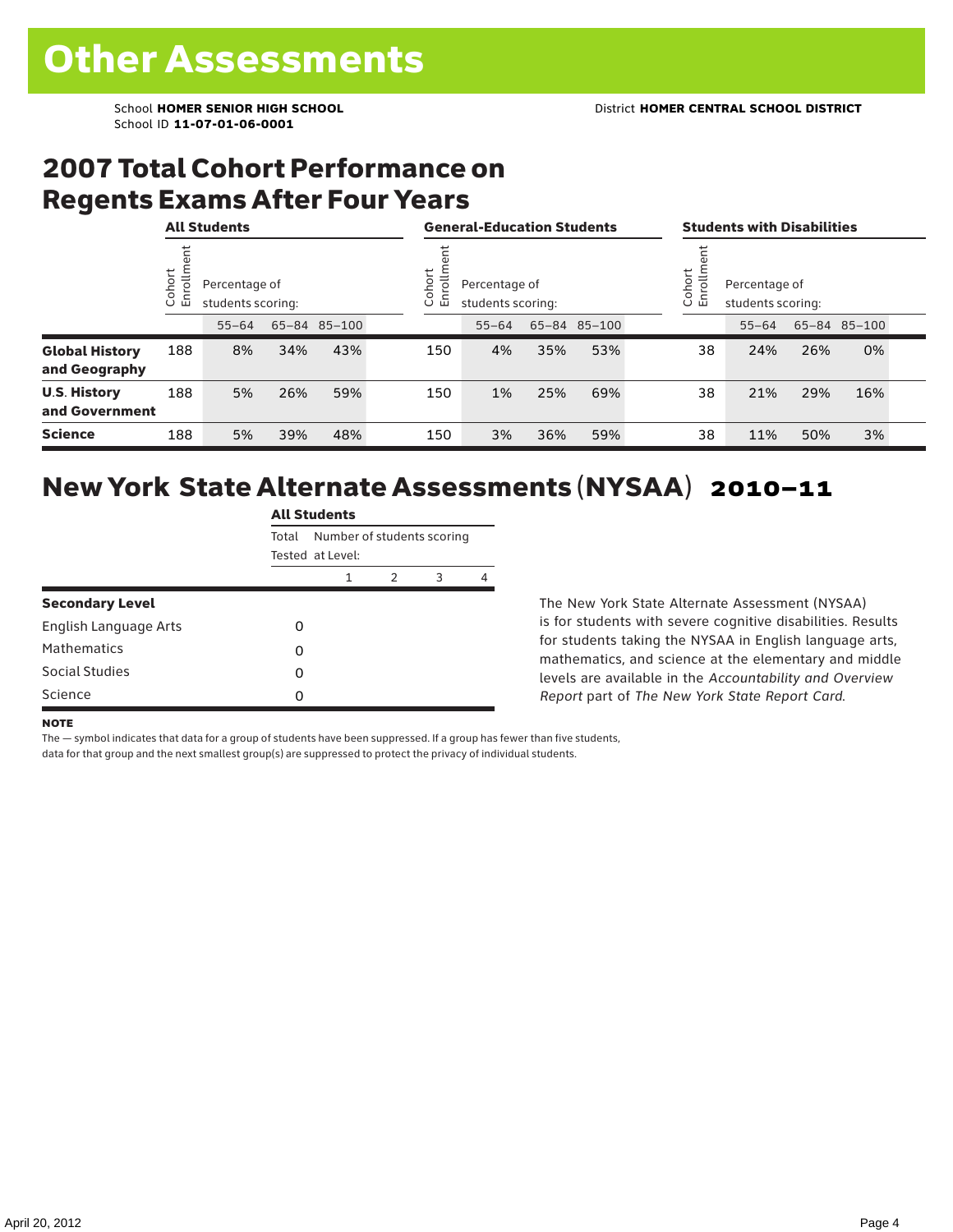School ID **11-07-01-06-0001**

# High School Completers

|                                    |             | <b>All Students</b>   |                            |                       | <b>General-Education Students</b> | <b>Students with Disabilities</b> |                            |  |
|------------------------------------|-------------|-----------------------|----------------------------|-----------------------|-----------------------------------|-----------------------------------|----------------------------|--|
|                                    |             | Number<br>of Students | Percentage<br>of Graduates | Number<br>of Students | Percentage<br>of Graduates        | Number<br>of Students             | Percentage<br>of Graduates |  |
| <b>Total Graduates</b>             | $2010 - 11$ | 169                   |                            | 145                   |                                   | 24                                |                            |  |
|                                    | $2009 - 10$ | 153                   |                            | 133                   |                                   | 20                                |                            |  |
|                                    | $2008 - 09$ | 145                   |                            | 132                   |                                   | 13                                |                            |  |
| <b>Receiving a Regents Diploma</b> | $2010 - 11$ | 144                   | 85%                        | 134                   | 92%                               | 10                                | 42%                        |  |
|                                    | $2009 - 10$ | 129                   | 84%                        | 121                   | 91%                               | 8                                 | 40%                        |  |
|                                    | $2008 - 09$ | 136                   | 94%                        | 126                   | 95%                               | 10                                | 77%                        |  |
| <b>Receiving a Regents Diploma</b> | $2010 - 11$ | 90                    | 53%                        | 88                    | 61%                               | $\overline{2}$                    | 8%                         |  |
| with Advanced Designation          | $2009 - 10$ | 81                    | 53%                        | 78                    | 59%                               | 3                                 | 15%                        |  |
|                                    | $2008 - 09$ | 82                    | 57%                        | 80                    | 61%                               | $\overline{2}$                    | 15%                        |  |
| <b>Receiving an</b>                | $2010 - 11$ | 8                     | N/A                        | 0                     |                                   | 8                                 | N/A                        |  |
| <b>Individualized Education</b>    | $2009 - 10$ | $\mathbf 1$           | N/A                        | 0                     |                                   | $\mathbf 1$                       | N/A                        |  |
| Program (IEP) Diploma              | $2008 - 09$ | 4                     | N/A                        | 0                     |                                   | 4                                 | N/A                        |  |

NOTE Students receiving Regents diplomas and Regents diplomas with advanced designation are considered graduates; recipients of IEP diplomas are not.

## High School Noncompleters

|                                      |             | <b>All Students</b>   |                           |                       | <b>General-Education Students</b> | <b>Students with Disabilities</b> |                           |  |
|--------------------------------------|-------------|-----------------------|---------------------------|-----------------------|-----------------------------------|-----------------------------------|---------------------------|--|
|                                      |             | Number<br>of Students | Percentage<br>of Students | Number<br>of Students | Percentage<br>of Students         | Number<br>of Students             | Percentage<br>of Students |  |
| <b>Dropped Out</b>                   | $2010 - 11$ | 5                     | 1%                        | 4                     | 1%                                |                                   | 1%                        |  |
|                                      | $2009 - 10$ | 19                    | 3%                        | 11                    | 2%                                | 8                                 | 6%                        |  |
|                                      | $2008 - 09$ | 15                    | 2%                        | 8                     | $1\%$                             |                                   | 5%                        |  |
| Entered Approved High School 2010-11 |             | 9                     | 1%                        | 3                     | 1%                                | 6                                 | 5%                        |  |
| <b>Equivalency Preparation</b>       | $2009 - 10$ | 9                     | $1\%$                     | 3                     | $1\%$                             | 6                                 | 5%                        |  |
| Program                              | $2008 - 09$ | 5                     | $1\%$                     | 5                     | $1\%$                             | 0                                 | $0\%$                     |  |
| <b>Total Noncompleters</b>           | $2010 - 11$ | 14                    | 2%                        | 7                     | 1%                                | 7                                 | 6%                        |  |
|                                      | $2009 - 10$ | 28                    | 4%                        | 14                    | 2%                                | 14                                | 11%                       |  |
|                                      | $2008 - 09$ | 20                    | 3%                        | 13                    | 2%                                |                                   | 5%                        |  |

# Post-secondary Plans of 2010–11 Completers

|                                | <b>All Students</b>   |                           |                       | <b>General-Education Students</b> | <b>Students with Disabilities</b> |                           |  |
|--------------------------------|-----------------------|---------------------------|-----------------------|-----------------------------------|-----------------------------------|---------------------------|--|
|                                | Number<br>of Students | Percentage<br>of Students | Number<br>of Students | Percentage<br>of Students         | Number<br>of Students             | Percentage<br>of Students |  |
| <b>To 4-year College</b>       | 72                    | 41%                       | 70                    | 48%                               | ົ                                 | 6%                        |  |
| <b>To 2-year College</b>       | 52                    | 29%                       | 40                    | 28%                               | 12                                | 38%                       |  |
| <b>To Other Post-secondary</b> | 0                     | 0%                        | 0                     | 0%                                | 0                                 | 0%                        |  |
| <b>To the Military</b>         | 5                     | 3%                        | 5                     | 3%                                | O                                 | 0%                        |  |
| <b>To Employment</b>           | 32                    | 18%                       | 18                    | 12%                               | 14                                | 44%                       |  |
| <b>To Adult Services</b>       | 0                     | 0%                        | 0                     | 0%                                | 0                                 | 0%                        |  |
| <b>To Other Known Plans</b>    | 5                     | 3%                        | 5                     | 3%                                | 0                                 | 0%                        |  |
| <b>Plan Unknown</b>            | 11                    | 6%                        |                       | 5%                                |                                   | 13%                       |  |